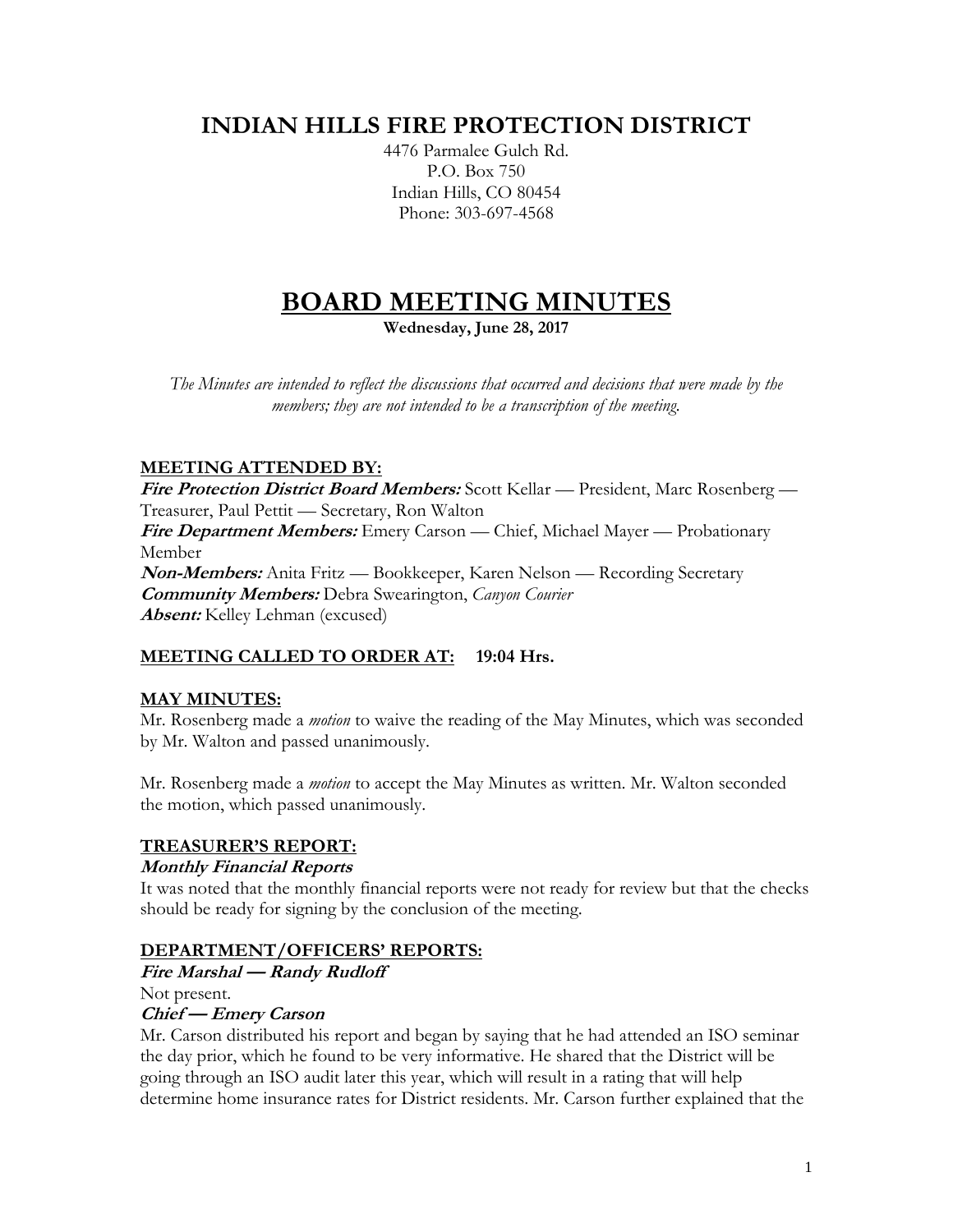audit would look at statistics related to call response, equipment, training requirements, and hydrant testing in order to come up with the rating.

Next, Mr. Carson stated that he had passed his National Registry EMT test. He added that Mr. Forgy and Ms. Sowa had also passed their tests.

With the 4<sup>th</sup> of July approaching, Mr. Carson said that help would be appreciated in cleaning up the kitchen after the pancake breakfast.

In other news, Mr. Carson said that steps have been installed at the Mt. Lindo radio shed, and the light on the helipad has been repaired. Also, funding for the single-channel dispatch has been secured, and work has begun to complete the project.

Mr. Carson shared that the mountain chiefs' meeting was held the previous week at our station. The meeting included discussion of the Jeffcom Customer Agreement. In addition, Mr. Carson said that he had attended an SDA regional training in early June.

Mr. Carson concluded his report by summarizing the calls for the month, which total 23 to date and 160 year to date.

# **Assistant Chief — Marc Rosenberg**

Mr. Rosenberg provided updates about his injury and surgery. He said that he has 12-16 weeks of physical therapy ahead of him before he can return to duty.

**Fire Captain — Scott Case** Not present.

**EMS Captain — Bob Fager** Not present.

# **OLD BUSINESS:**

# **Jeffcom User Agreement**

Mr. Carson distributed copies of the current draft of the agreement. He said that attorneys have yet to review it. The Board reviewed the agreement and had extensive discussion about sections of it. It was noted that it's not totally clear who pays for what at this point. Also, the agreement specifies that payments will be made every 90 days. Mr. Carson concluded by stating that the next Jeffcom meeting will be July 6.

#### **NEW BUSINESS:**

#### **Board Officer Elections**

Mr. Rosenberg made a *motion* to leave the slate of board officers in place for the next year. Mr. Walton seconded the motion, which passed unanimously.

As such, the officers will be Scott Kellar as President, Marc Rosenberg as Treasurer, and Paul Pettit as Secretary.

As an aside, Mr. Kellar confirmed that there would be no District participation in the County election this fall.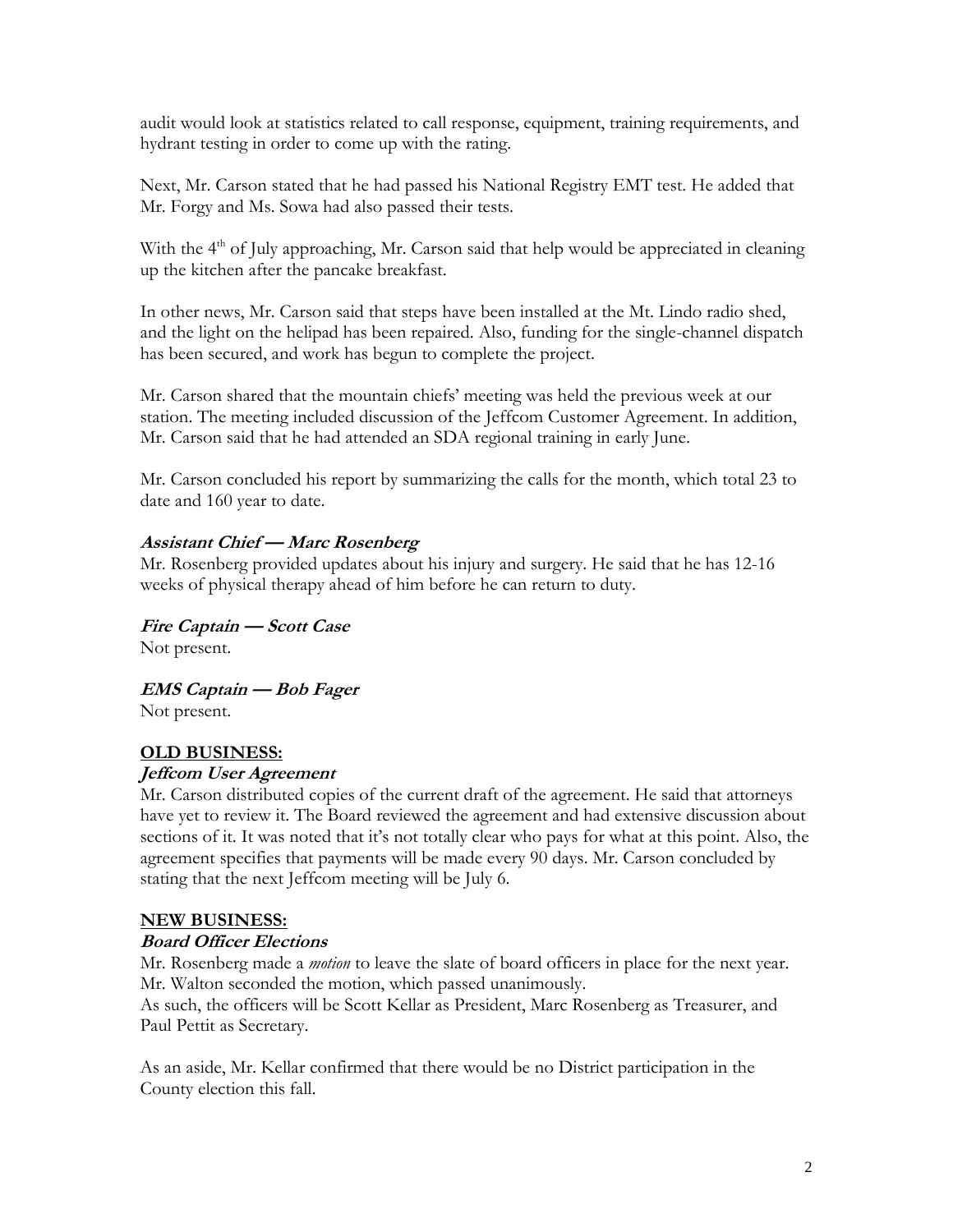#### **SDA Conference**

Discussion occurred regarding who would be attending the September SDA conference. Mr. Carson, Mr. Kellar, Mr. Rosenberg, and Mr. Pettit all expressed interest in attending.

#### **Computer for Bookkeeper**

It was noted that the computer that Ms. Fritz has been using to do her job is no longer functioning. As such, Mr. Carson said he could talk to Mr. Recker to get a bid on a laptop.

Mr. Rosenberg made a *motion* to purchase a laptop computer for the bookkeeper at a cost not to exceed \$1,000. Mr. Pettit seconded the motion, which passed unanimously.

As an aside, Mr. Carson mentioned that he will be purchasing a new router, which is in the budget.

#### **MONTHLY FINANCIAL REPORTS:**

#### **Checks**

Ms. Fritz passed out a listing of the monthly checks. Brief discussion occurred. It was noted that eight additional checks need to be written to the following volunteers for reimbursement for their time spent fighting the Sunshine Canyon fire:

| Marc Rosenberg | Ryan Walters      |
|----------------|-------------------|
| Mark Forgy     | Pat Sears         |
| Bob Fager      | <b>Scott Case</b> |
| Adam Ryzak     | Mike Fassula      |

Mr. Rosenberg made a *motion* to approve checks #13128-13155, plus automated payments, credit card expenses, and bank fees. Mr. Walton seconded the motion, which passed unanimously.

Ms. Fritz also shared that the first check written to the auditor in March had cleared the account even though the auditor had never received it and had been issued a replacement check at the last month's board meeting. Ms. Fritz noted that another party must have erroneously received the check and deposited it as part of a batch. She said that she would have to get the situation straightened out.

# **ADJOURNED AT:** 19:57

There being no more business to discuss, Mr. Rosenberg made a *motion* to adjourn the meeting. Mr. Walton seconded the motion, which passed unanimously.

*President:*

*Secretary:*

# **MOTIONS MADE AND PASSED:**